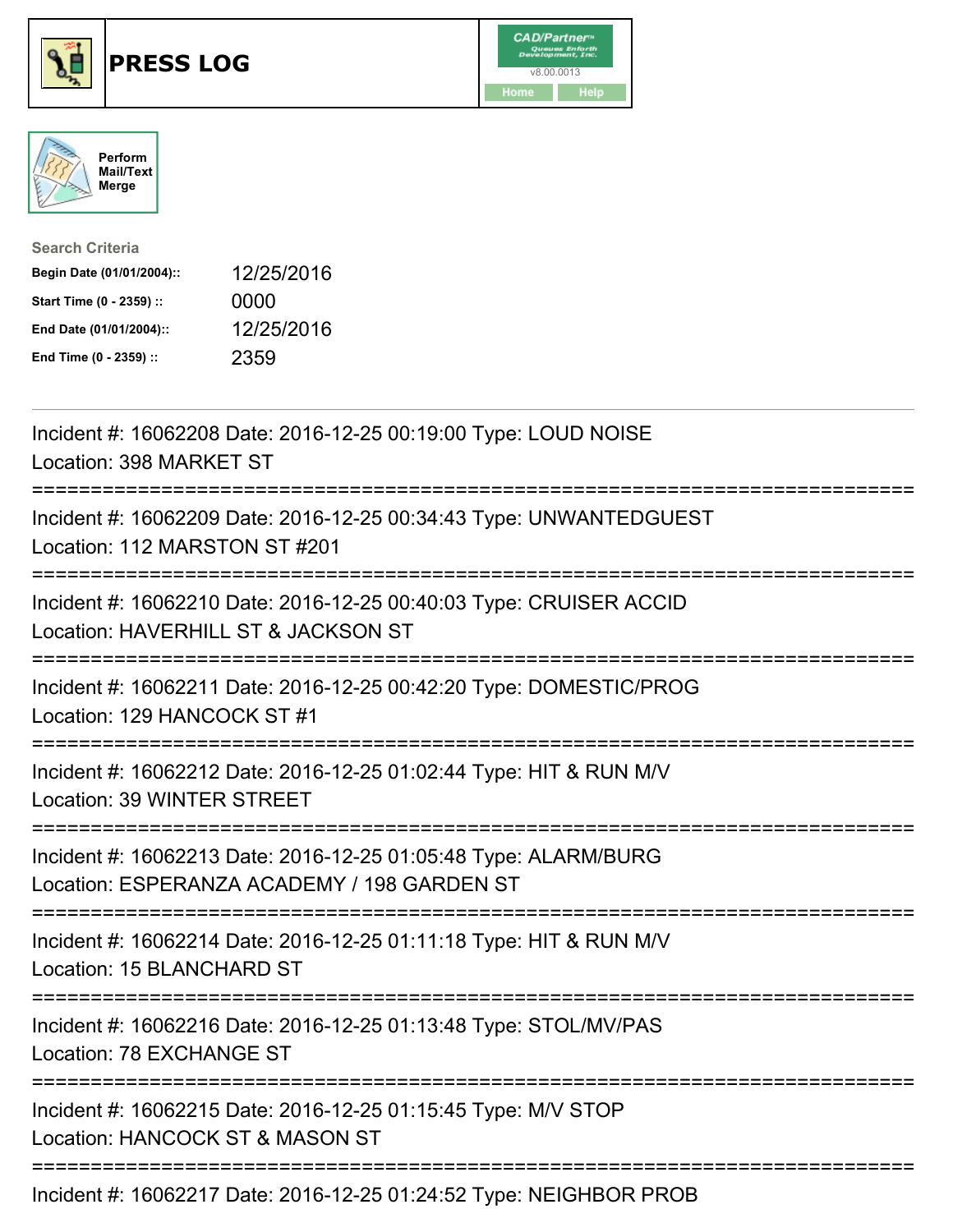Location: 20 BELMONT ST

| Incident #: 16062218 Date: 2016-12-25 01:25:57 Type: NOISE ORD<br>Location: FLORAL ST & OREGON AV          |
|------------------------------------------------------------------------------------------------------------|
| Incident #: 16062219 Date: 2016-12-25 01:27:08 Type: DISTURBANCE<br>Location: 499 HAVERHILL ST             |
| Incident #: 16062220 Date: 2016-12-25 01:29:41 Type: TOW OF M/V<br>Location: 501 HAMPSHIRE ST              |
| Incident #: 16062221 Date: 2016-12-25 01:35:07 Type: A&B PAST<br>Location: 21 HANCOCK ST                   |
| Incident #: 16062222 Date: 2016-12-25 01:37:27 Type: ALARMS<br>Location: ESPERANZA ACADEMY / 198 GARDEN ST |
| Incident #: 16062223 Date: 2016-12-25 01:43:52 Type: NOISE ORD<br>Location: 48 CROSBY ST                   |
| Incident #: 16062224 Date: 2016-12-25 01:44:36 Type: NOISE ORD<br>Location: 525 ESSEX ST #206 FL 2         |
| Incident #: 16062225 Date: 2016-12-25 01:45:37 Type: NOISE ORD<br>Location: 76 GREENWOOD ST                |
| Incident #: 16062226 Date: 2016-12-25 02:02:50 Type: NOISE ORD<br>Location: 3 BUNKERHILL ST FL 1           |
| Incident #: 16062227 Date: 2016-12-25 02:03:18 Type: NOISE ORD<br>Location: 4 INMAN ST #15                 |
| Incident #: 16062228 Date: 2016-12-25 02:11:20 Type: MEDIC SUPPORT<br>Location: 77 S UNION ST #206         |
| Incident #: 16062229 Date: 2016-12-25 02:21:04 Type: DOMESTIC/PROG<br>Location: 141 BERNARD AV #1          |
| Incident #: 16062230 Date: 2016-12-25 02:26:20 Type: MEDIC SUPPORT<br>Location: 112 FARNHAM ST FL 2        |
| Incident #: 16062231 Date: 2016-12-25 02:27:32 Type: NOISE ORD                                             |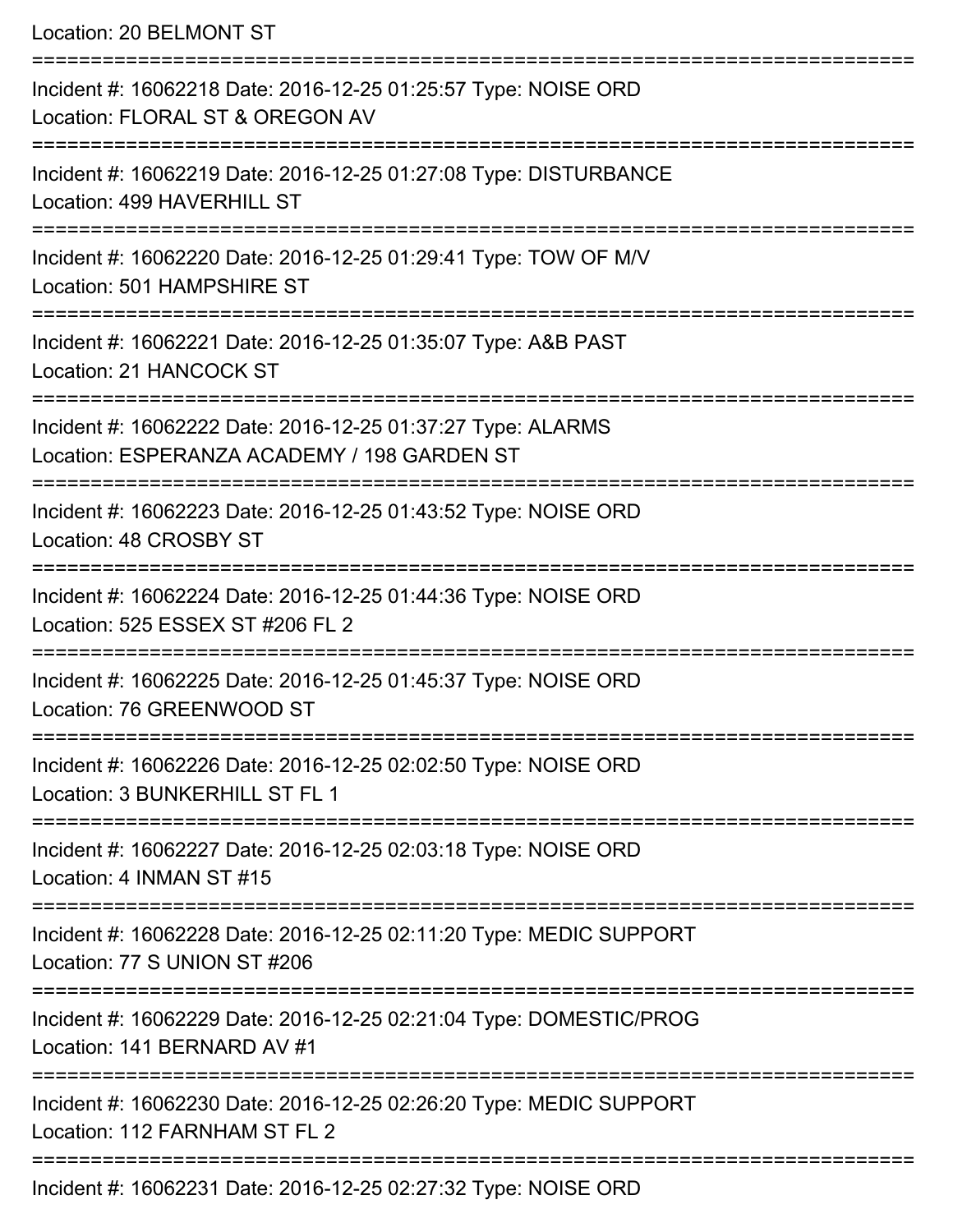| Incident #: 16062232 Date: 2016-12-25 02:29:23 Type: SHOTS FIRED<br>Location: 212 WATER ST                |
|-----------------------------------------------------------------------------------------------------------|
| Incident #: 16062233 Date: 2016-12-25 02:37:46 Type: FIGHT<br>Location: 26 CRESCENT ST                    |
| Incident #: 16062234 Date: 2016-12-25 02:39:21 Type: DISTURBANCE<br>Location: N PARISH RD & OSGOOD ST     |
| Incident #: 16062235 Date: 2016-12-25 02:40:49 Type: NOISE ORD<br>Location: 279 HOWARD ST FL 2            |
| Incident #: 16062236 Date: 2016-12-25 02:47:48 Type: AMBULANCE ASSSI<br>Location: 112 FARNHAM ST FL 2     |
| Incident #: 16062237 Date: 2016-12-25 02:53:09 Type: NOISE ORD<br>Location: 42 STORROW ST                 |
| Incident #: 16062238 Date: 2016-12-25 02:59:28 Type: NOISE ORD<br>Location: 492 HAVERHILL ST FL 1         |
| Incident #: 16062239 Date: 2016-12-25 03:00:36 Type: DISTURBANCE<br>Location: 448 LOWELL ST               |
| Incident #: 16062240 Date: 2016-12-25 03:05:45 Type: MAL DAMG PROG<br>Location: 122 CROSS ST FL 1         |
| Incident #: 16062241 Date: 2016-12-25 03:13:35 Type: ROBBERY ARMED<br>Location: BEACON AV & BEACON ST     |
| Incident #: 16062242 Date: 2016-12-25 03:15:50 Type: HIT & RUN M/V<br>Location: 19 E HAVERHILL ST         |
| Incident #: 16062243 Date: 2016-12-25 03:26:07 Type: DISORDERLY<br>Location: 219 E HAVERHILL ST FL 2 REAR |
| Incident #: 16062244 Date: 2016-12-25 03:40:10 Type: NOISE ORD<br>Location: 42 STORROW ST                 |
| Incident #: 16062245 Date: 2016-12-25 03:48:47 Type: NOISE ORD                                            |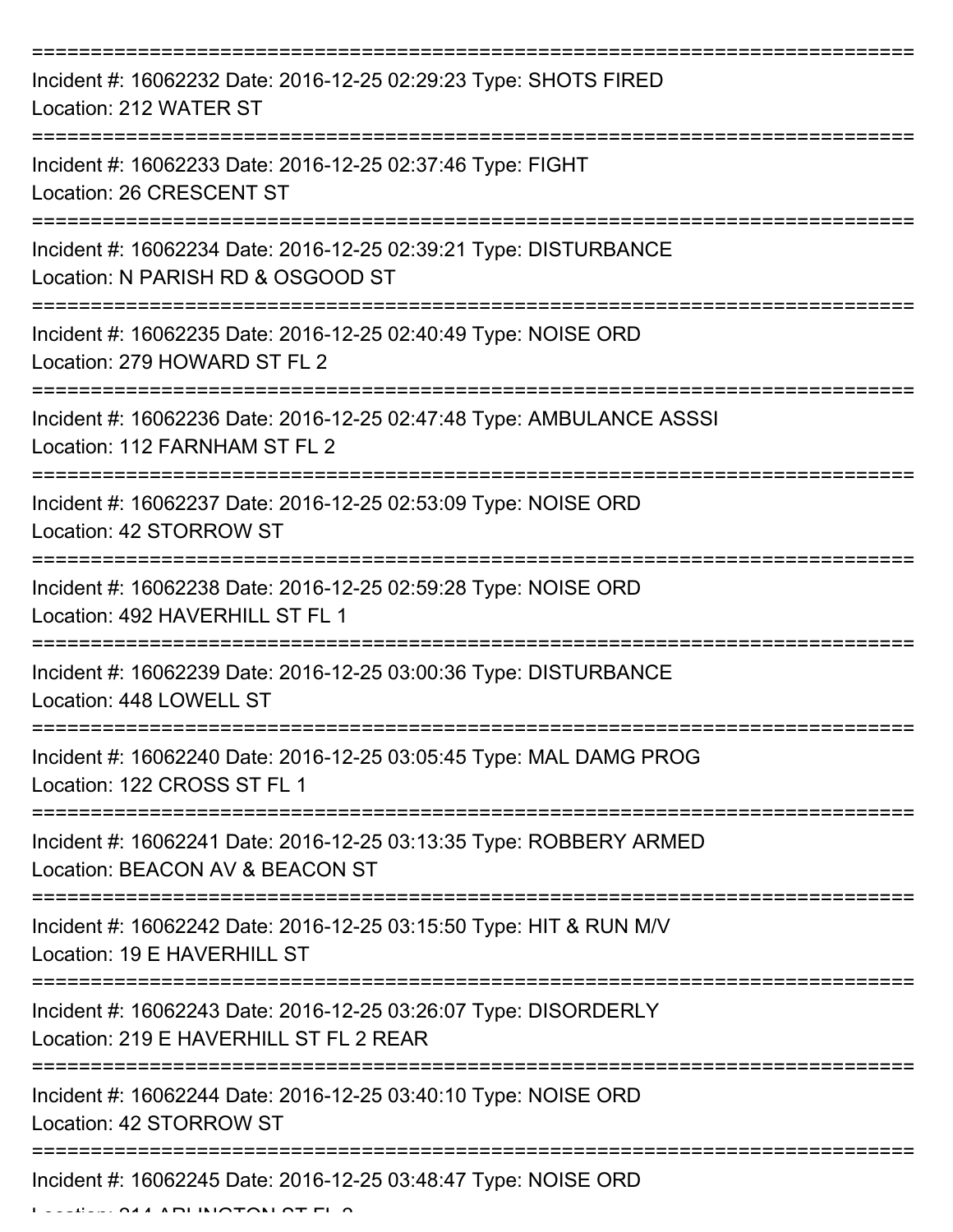| Incident #: 16062246 Date: 2016-12-25 03:52:06 Type: NOISE ORD<br>Location: 565 HAVERHILL ST         |
|------------------------------------------------------------------------------------------------------|
| Incident #: 16062247 Date: 2016-12-25 03:53:52 Type: SHOTS FIRED<br>Location: CLIFTON ST & DRACUT ST |
| Incident #: 16062248 Date: 2016-12-25 04:06:35 Type: NOISE ORD<br>Location: 10 PLEASANT TER          |
| Incident #: 16062249 Date: 2016-12-25 04:07:33 Type: NOISE ORD<br>Location: 60 BELMONT ST FL 2       |
| Incident #: 16062250 Date: 2016-12-25 04:10:02 Type: FIGHT<br>Location: 204 WATER ST                 |
| Incident #: 16062251 Date: 2016-12-25 04:21:02 Type: M/V STOP<br>Location: N PARISH RD & OSGOOD ST   |
| Incident #: 16062252 Date: 2016-12-25 04:25:03 Type: NOISE ORD<br>Location: 525 ESSEX ST #206 FL 2   |
| Incident #: 16062253 Date: 2016-12-25 04:37:29 Type: UNKNOWN PROB<br>Location: 655 ESSEX ST #7-14    |
| Incident #: 16062254 Date: 2016-12-25 04:52:00 Type: NOISE ORD<br>Location: 107 FOSTER ST FL 2       |
| Incident #: 16062255 Date: 2016-12-25 04:53:34 Type: NOISE ORD<br>Location: 136 EXCHANGE ST          |
| Incident #: 16062256 Date: 2016-12-25 04:55:38 Type: DK (DRUNK)<br>Location: 24 BROADWAY AV          |
| Incident #: 16062257 Date: 2016-12-25 04:57:25 Type: SHOTS FIRED<br>Location: 127 HIGH ST            |
| Incident #: 16062258 Date: 2016-12-25 05:17:46 Type: NOISE ORD<br>Location: 231 BRUCE ST FL 2        |
| Incident #: 16062259 Date: 2016-12-25 05:35:21 Type: DOMESTIC/PROG                                   |

Location: 82 GDEENIMOOD ST EL 2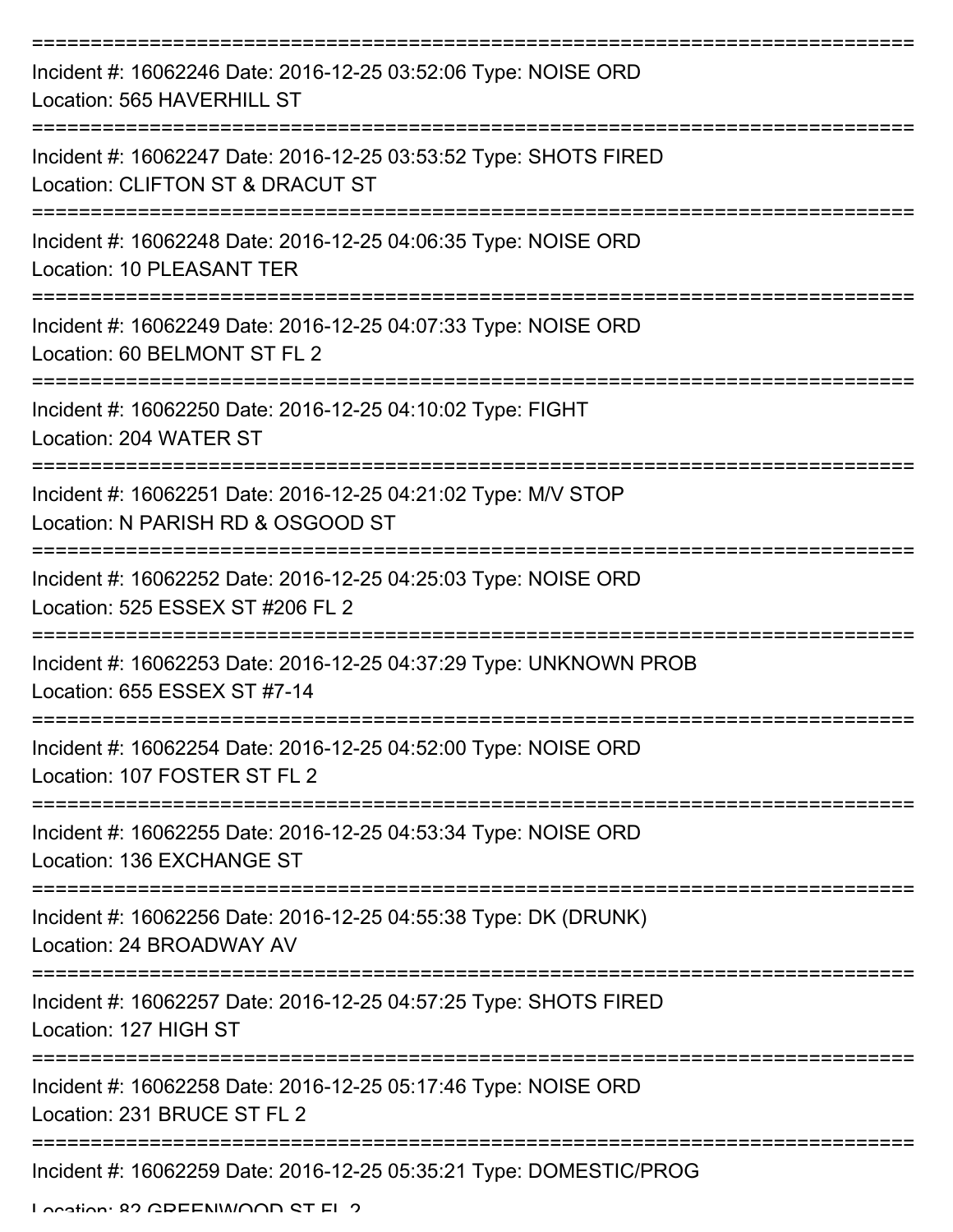| Incident #: 16062260 Date: 2016-12-25 05:37:46 Type: NOISE ORD<br>Location: 274 E HAVERHILL ST #11        |
|-----------------------------------------------------------------------------------------------------------|
| Incident #: 16062262 Date: 2016-12-25 05:49:41 Type: DOMESTIC/PROG<br>Location: 7 CURRIER ST FL 2         |
| Incident #: 16062261 Date: 2016-12-25 05:49:57 Type: TOW OF M/V<br>Location: HAMPSHIRE ST & LOWELL ST     |
| Incident #: 16062263 Date: 2016-12-25 06:03:37 Type: STALKING<br>Location: SEVEN ELEVEN / 370 BROADWAY    |
| Incident #: 16062264 Date: 2016-12-25 06:32:18 Type: NEIGHBOR PROB<br>Location: 48 SARATOGA ST FL 2       |
| Incident #: 16062265 Date: 2016-12-25 07:02:16 Type: LARCENY/ATTMEPT<br>Location: 114 BYRON AV            |
| Incident #: 16062266 Date: 2016-12-25 07:04:39 Type: ALARMS<br>Location: LOAN USA / 92 BROADWAY           |
| Incident #: 16062267 Date: 2016-12-25 07:21:12 Type: SUS PERS/MV<br>Location: DANA ST & SANBORN ST        |
| Incident #: 16062268 Date: 2016-12-25 07:59:05 Type: ALARMS<br>Location: OLIVER SCHOOL / 183 HAVERHILL ST |
| Incident #: 16062269 Date: 2016-12-25 08:07:38 Type: M/V STOP<br>Location: ANDOVER ST & WINTHROP AV       |
| Incident #: 16062270 Date: 2016-12-25 08:12:13 Type: M/V STOP<br><b>Location: AMESBURY ST</b>             |
| Incident #: 16062271 Date: 2016-12-25 08:14:47 Type: M/V STOP<br>Location: CHESTNUT ST & SHORT ST         |
| Incident #: 16062272 Date: 2016-12-25 08:16:36 Type: M/V STOP<br>Location: GRAFTON ST & WINTHROP AV       |
| Incident #: 16062273 Date: 2016-12-25 08:21:08 Type: M/V STOP<br><b>Location: ARLINGTON ST</b>            |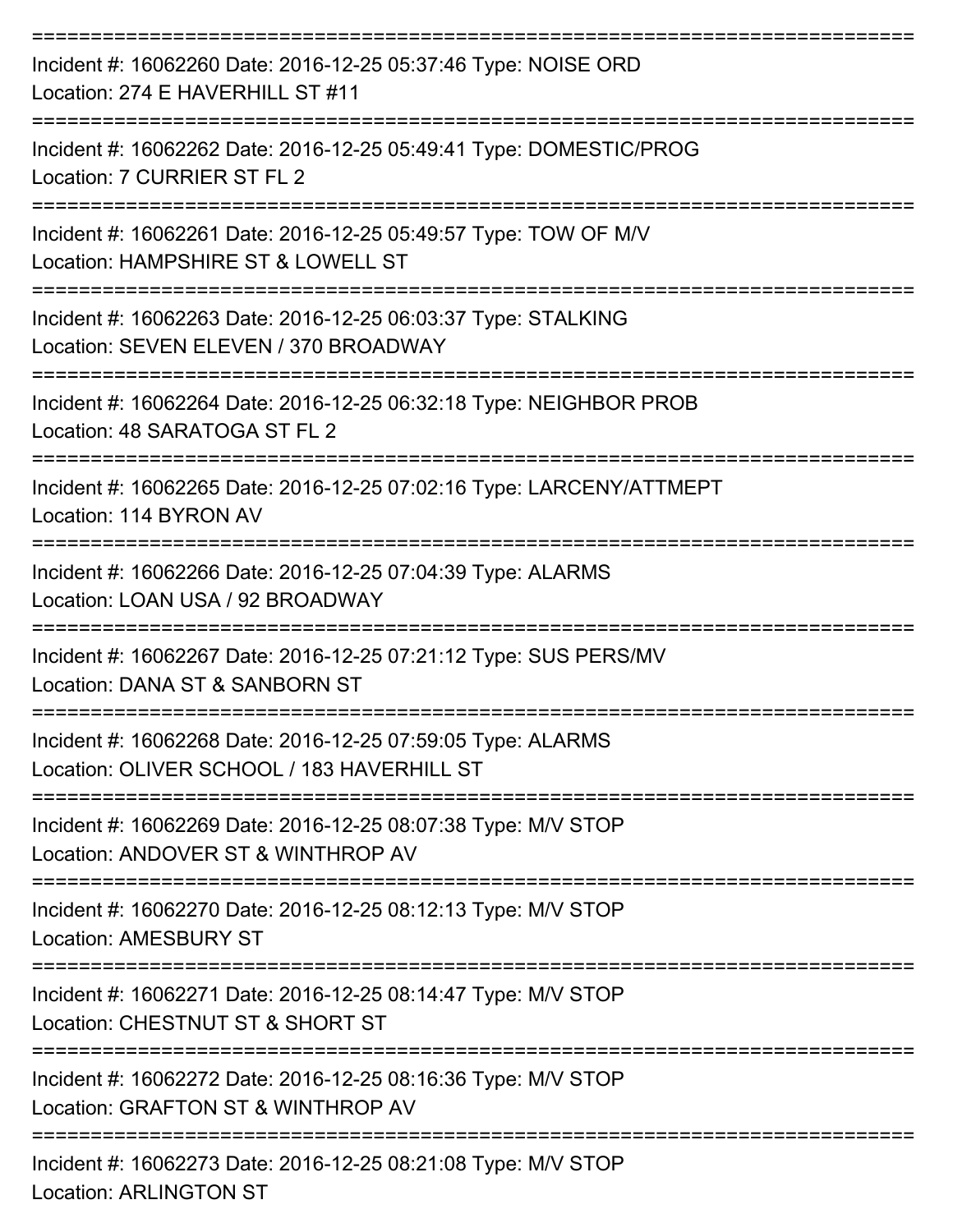| Incident #: 16062274 Date: 2016-12-25 08:27:32 Type: BUILDING CHK<br>Location: PLONOWSKI FUNERAL HOME / 180 JACKSON ST                                    |
|-----------------------------------------------------------------------------------------------------------------------------------------------------------|
| Incident #: 16062275 Date: 2016-12-25 08:28:42 Type: BUILDING CHK<br>Location: BOLE'S MEMORIAL FUNERAL HOME / 184 JACKSON ST                              |
| Incident #: 16062276 Date: 2016-12-25 08:30:43 Type: M/V STOP<br><b>Location: AVON ST</b>                                                                 |
| Incident #: 16062277 Date: 2016-12-25 08:38:23 Type: MAL DAMAGE<br>Location: FREDS AUTO REPAIR / 265 LOWELL ST                                            |
| Incident #: 16062278 Date: 2016-12-25 08:41:15 Type: M/V STOP<br>Location: FITZ ST & LAWRENCE ST                                                          |
| Incident #: 16062279 Date: 2016-12-25 08:44:53 Type: M/V STOP<br>Location: HAVERHILL ST & LAWRENCE ST                                                     |
| Incident #: 16062280 Date: 2016-12-25 08:48:58 Type: HIT & RUN M/V<br>Location: 135 WEARE ST                                                              |
| =================================<br>Incident #: 16062281 Date: 2016-12-25 09:11:11 Type: MAL DAMAGE<br>Location: SPECTOR TECHNOLOGIES / 10 EMBANKMENT RD |
| Incident #: 16062282 Date: 2016-12-25 09:17:54 Type: STOL/MV/PAS<br>Location: 265 LOWELL ST                                                               |
| Incident #: 16062283 Date: 2016-12-25 09:22:32 Type: HIT & RUN M/V<br>Location: 15 BLANCHARD ST                                                           |
| Incident #: 16062284 Date: 2016-12-25 09:35:55 Type: ALARM/BURG<br>Location: 157 SARATOGA ST                                                              |
| Incident #: 16062285 Date: 2016-12-25 09:41:43 Type: SPECIAL CHECK<br>Location: 35 LYNN ST                                                                |
| Incident #: 16062286 Date: 2016-12-25 09:46:36 Type: M/V STOP<br>Location: INMAN ST & S BROADWAY                                                          |
| Incident #: 16062287 Date: 2016-12-25 09:54:53 Type: M/V STOP<br>Location: GORHAM ST & S BROADWAY                                                         |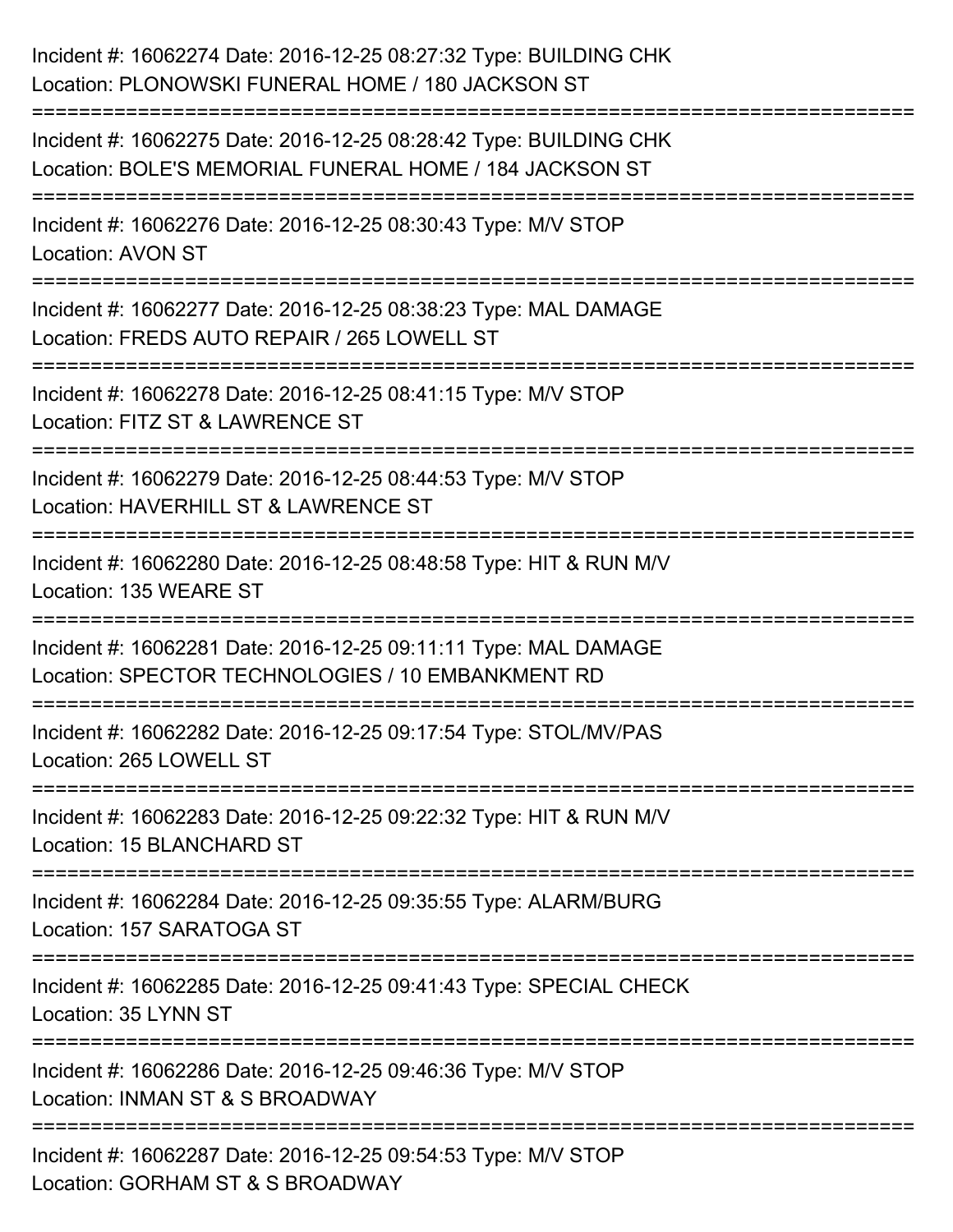| Incident #: 16062288 Date: 2016-12-25 09:56:06 Type: M/V STOP<br>Location: GRAFTON ST & WINTHROP AV                                                                                            |
|------------------------------------------------------------------------------------------------------------------------------------------------------------------------------------------------|
| Incident #: 16062289 Date: 2016-12-25 10:05:06 Type: M/V STOP<br>Location: KENNETH ST & S BROADWAY                                                                                             |
| Incident #: 16062290 Date: 2016-12-25 10:06:03 Type: M/V STOP<br>Location: BROADWAY & ESSEX ST<br>==========================                                                                   |
| Incident #: 16062291 Date: 2016-12-25 10:07:40 Type: CK WELL BEING<br>Location: FERRY ST & SAXONIA AV                                                                                          |
| Incident #: 16062292 Date: 2016-12-25 10:13:03 Type: M/V STOP<br>Location: CHESTER ST & S BROADWAY                                                                                             |
| Incident #: 16062293 Date: 2016-12-25 10:15:54 Type: ALARM/BURG<br>Location: CANAL AUTO GLASS / 11 JORDAN ST                                                                                   |
| Incident #: 16062294 Date: 2016-12-25 10:29:16 Type: ALARM/BURG<br>Location: CASTILLO RESIDENCE / 32 BYRON AV #1<br>-----------------                                                          |
| Incident #: 16062295 Date: 2016-12-25 10:31:12 Type: M/V STOP<br>Location: BROADWAY & METHUEN ST                                                                                               |
| Incident #: 16062296 Date: 2016-12-25 10:40:06 Type: WARRANT SERVE<br>Location: 31 MAY ST                                                                                                      |
| Incident #: 16062297 Date: 2016-12-25 10:58:25 Type: ALARM/BURG<br>Location: GLAMOURS BOUTIQUE / 165 LAWRENCE ST #SUITE B<br>===================================<br>========================== |
| Incident #: 16062298 Date: 2016-12-25 11:01:47 Type: LOST PROPERTY<br>Location: 13 HOLT ST<br>======================                                                                           |
| Incident #: 16062299 Date: 2016-12-25 11:02:49 Type: M/V STOP<br>Location: EXETER ST & PHILLIPS ST                                                                                             |
| Incident #: 16062300 Date: 2016-12-25 11:04:52 Type: M/V STOP<br>Location: CROSBY ST & S BROADWAY                                                                                              |
| Incident #: 16062301 Date: 2016-12-25 11:17:08 Type: M/V STOP<br>Location: 6 PHILLIPS ST                                                                                                       |

===========================================================================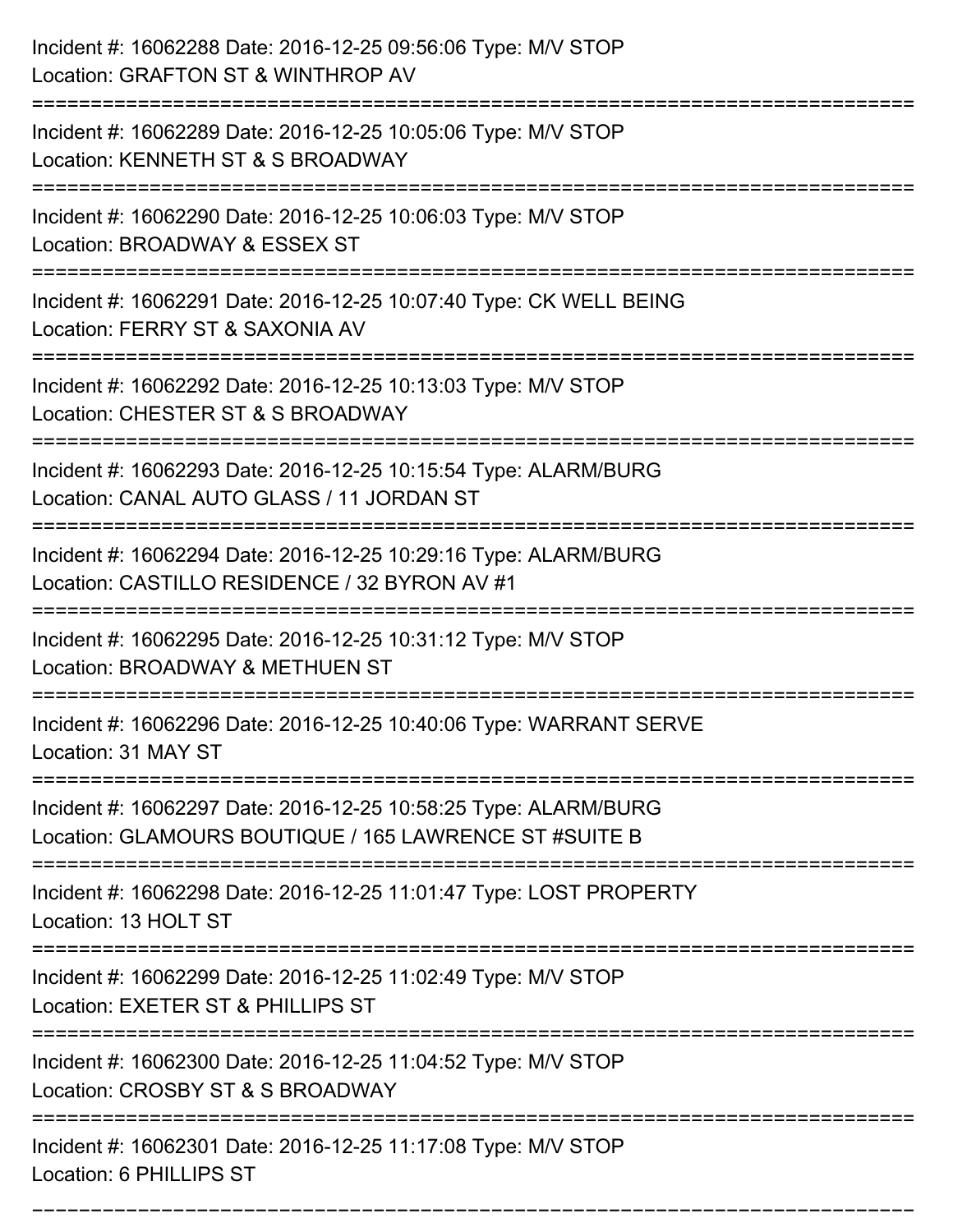| Incident #: 16062302 Date: 2016-12-25 11:21:14 Type: MAL DAMAGE<br>Location: ARCHER AUTO / 30 ARCHER ST<br>=====================       |
|----------------------------------------------------------------------------------------------------------------------------------------|
| Incident #: 16062303 Date: 2016-12-25 11:24:37 Type: MAN DOWN<br><b>Location: GENERAL ST</b>                                           |
| Incident #: 16062304 Date: 2016-12-25 11:26:09 Type: HIT & RUN M/V<br>Location: 205 BROADWAY                                           |
| Incident #: 16062305 Date: 2016-12-25 11:50:03 Type: ALARM/BURG<br>Location: 157 SARATOGA ST                                           |
| Incident #: 16062306 Date: 2016-12-25 11:51:15 Type: WARRANT SERVE<br>Location: 220 MERRIMACK ST<br>================================== |
| Incident #: 16062307 Date: 2016-12-25 12:00:00 Type: M/V STOP<br>Location: 6 KENNETH ST                                                |
| Incident #: 16062308 Date: 2016-12-25 12:07:35 Type: STOL/MV/PAS<br>Location: 116 BOWDOIN ST                                           |
| Incident #: 16062309 Date: 2016-12-25 12:25:32 Type: MEDIC SUPPORT<br>Location: ST ANTHONYS / 145 AMESBURY ST                          |
| Incident #: 16062310 Date: 2016-12-25 12:31:32 Type: UNWANTEDGUEST<br>Location: TEDESCHI / 3 BEACON ST                                 |
| Incident #: 16062311 Date: 2016-12-25 12:38:30 Type: NOISE ORD<br>Location: 93 OAK ST FL 1                                             |
| Incident #: 16062312 Date: 2016-12-25 12:54:51 Type: MEDIC SUPPORT<br>Location: HAVERHILL ST & LAWRENCE ST                             |
| Incident #: 16062313 Date: 2016-12-25 12:59:00 Type: LOST PROPERTY<br>Location: BAILEY ST & PHILLIPS ST                                |
| Incident #: 16062314 Date: 2016-12-25 13:04:44 Type: M/V STOP<br><b>Location: 18 ARLINGTON ST</b>                                      |
| Incident #: 16062315 Date: 2016-12-25 13:09:15 Type: M/V STOP<br>Location: ARLINGTON ST & HAMPSHIRE ST                                 |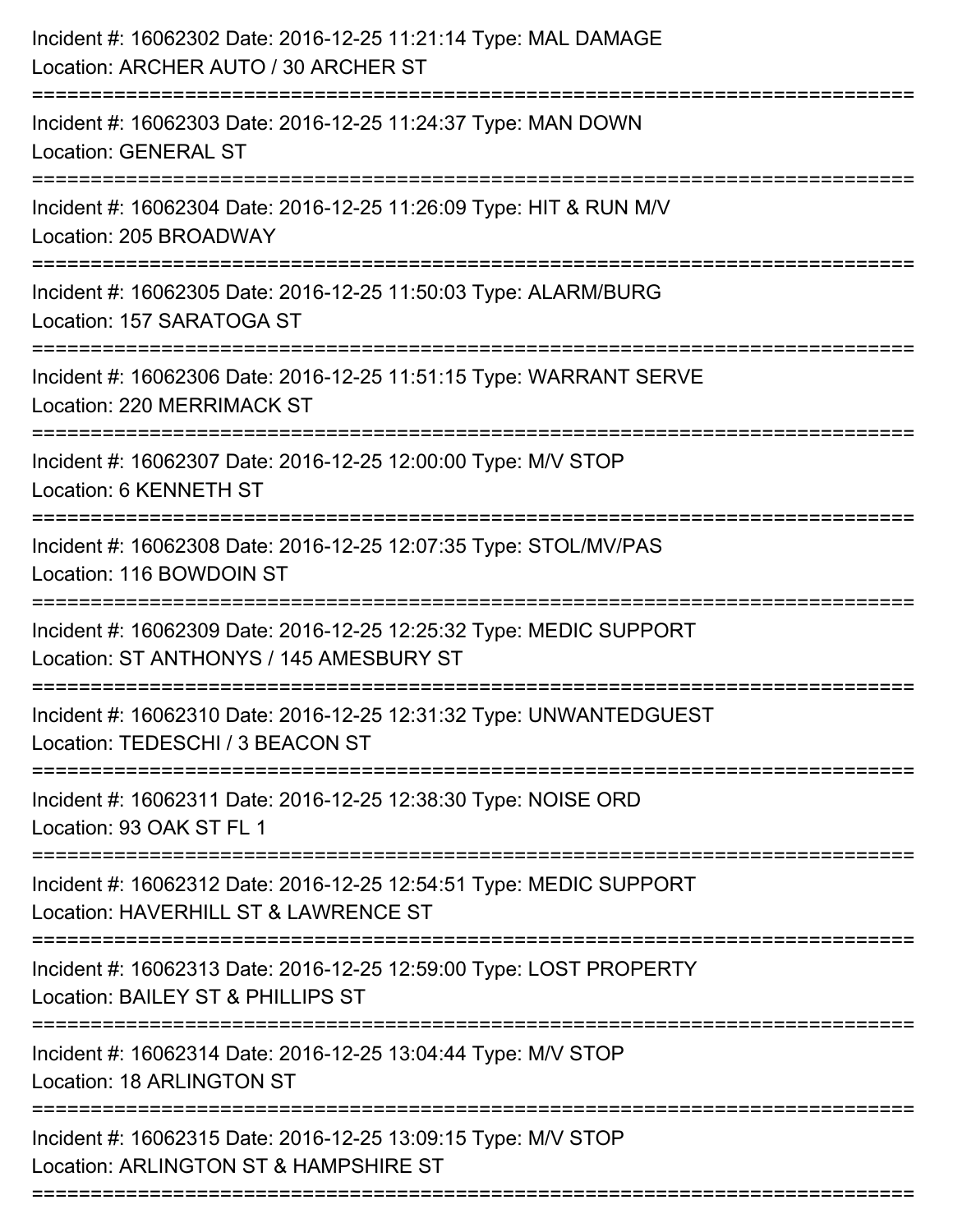| Incident #: 16062317 Date: 2016-12-25 13:15:39 Type: M/V STOP<br>Location: 36 BENNINGTON ST<br>Incident #: 16062318 Date: 2016-12-25 13:20:30 Type: M/V STOP<br>Location: CENTRE ST & HAMPSHIRE ST |
|----------------------------------------------------------------------------------------------------------------------------------------------------------------------------------------------------|
|                                                                                                                                                                                                    |
|                                                                                                                                                                                                    |
| Incident #: 16062319 Date: 2016-12-25 13:25:05 Type: M/V STOP<br>Location: CENTRE ST & HAMPSHIRE ST<br>:==============================                                                             |
| Incident #: 16062320 Date: 2016-12-25 13:25:34 Type: M/V STOP<br><b>Location: SPRUCE ST</b>                                                                                                        |
| Incident #: 16062321 Date: 2016-12-25 13:25:43 Type: SUS PERS/MV<br>Location: 1008 ESSEX ST                                                                                                        |
| Incident #: 16062322 Date: 2016-12-25 13:27:15 Type: MV/BLOCKING<br>Location: CAMBRIDGE ST & WINTHROP AV<br>;==============================                                                        |
| Incident #: 16062323 Date: 2016-12-25 13:34:07 Type: M/V STOP<br>Location: CENTRE ST & HAMPSHIRE ST                                                                                                |
| Incident #: 16062325 Date: 2016-12-25 13:36:55 Type: B&E/PAST<br>Location: J AND C AUTO / 11 ALDEN CT                                                                                              |
| Incident #: 16062324 Date: 2016-12-25 13:37:17 Type: M/V STOP<br>Location: CENTRE ST & HAMPSHIRE ST                                                                                                |
| Incident #: 16062326 Date: 2016-12-25 13:43:17 Type: M/V STOP<br>Location: ARLINGTON ST & HAMPSHIRE ST                                                                                             |
| Incident #: 16062327 Date: 2016-12-25 13:48:44 Type: DOMESTIC/PROG<br>Location: 3 CARRUTHERS PL FL 2                                                                                               |
| Incident #: 16062328 Date: 2016-12-25 13:58:23 Type: MEDIC SUPPORT<br>Location: 86 CROSS ST                                                                                                        |
| Incident #: 16062329 Date: 2016-12-25 13:59:24 Type: MEDIC SUPPORT<br>Location: 4 BROADWAY CT                                                                                                      |

Incident #: 16062330 Date: 2016 12 25 14:06:24 Type: M/V STOP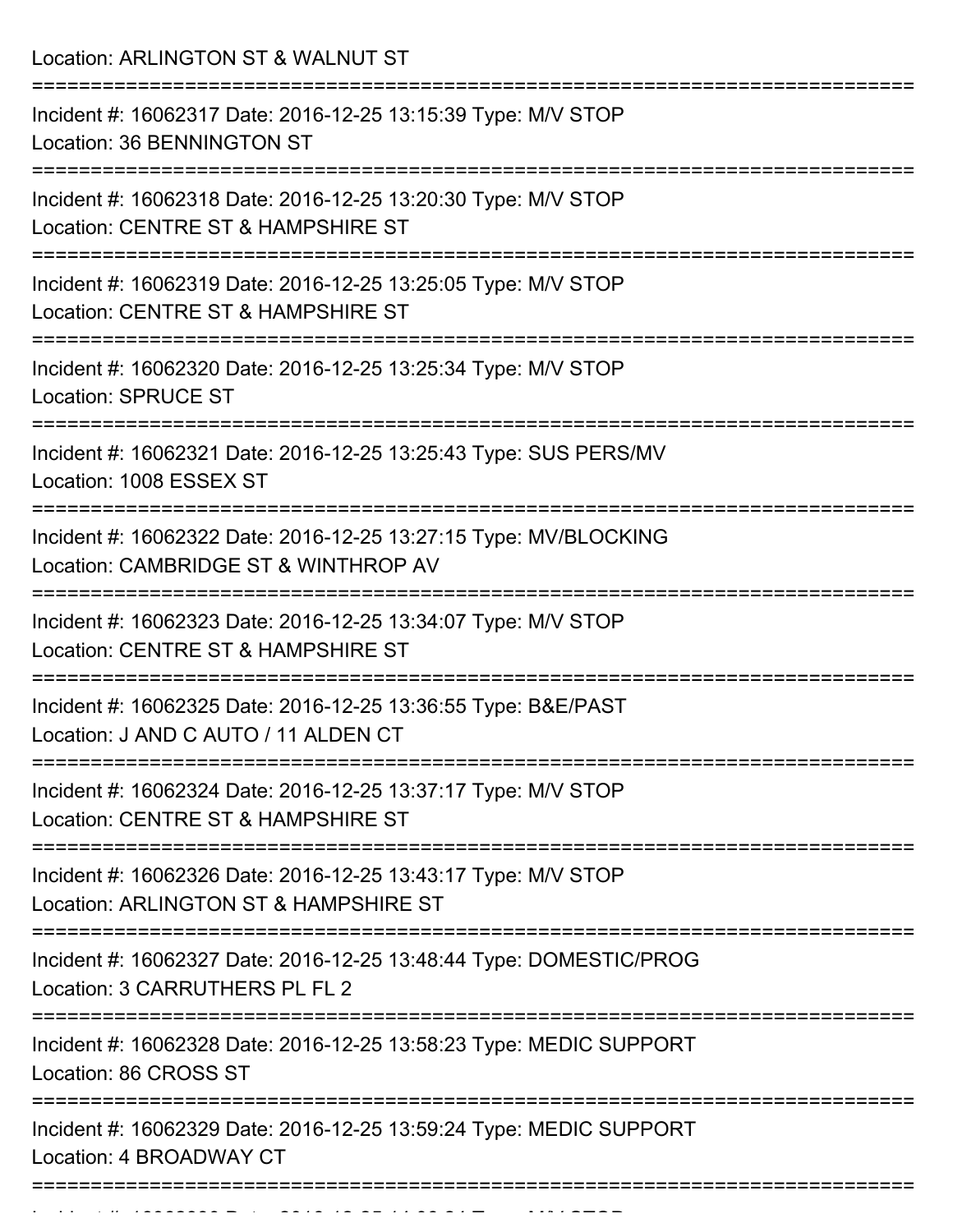Location: HAVERHILL ST & WEST ST

| Incident #: 16062331 Date: 2016-12-25 14:12:37 Type: UNWANTEDGUEST<br>Location: 50 MARSTON ST                                                    |
|--------------------------------------------------------------------------------------------------------------------------------------------------|
| Incident #: 16062332 Date: 2016-12-25 14:16:42 Type: SPECIAL CHECK<br>Location: 35 LYNN ST                                                       |
| Incident #: 16062333 Date: 2016-12-25 14:29:57 Type: HIT & RUN M/V<br>Location: ST MARY-IMMACULATE CONCEPTION / 327 HAVERHILL ST                 |
| Incident #: 16062334 Date: 2016-12-25 14:41:19 Type: M/V STOP<br>Location: BERKELEY ST & JACKSON ST                                              |
| Incident #: 16062335 Date: 2016-12-25 14:43:57 Type: HIT & RUN PED<br>Location: ESSEX ST & WINTER ST                                             |
| Incident #: 16062336 Date: 2016-12-25 14:46:10 Type: M/V STOP<br>Location: BERKELEY ST & JACKSON ST                                              |
| Incident #: 16062337 Date: 2016-12-25 14:48:49 Type: ALARM/BURG<br>Location: CATAVOLO RESIDENCE / 3 WOODLAND CT                                  |
| Incident #: 16062338 Date: 2016-12-25 14:49:56 Type: M/V STOP<br>Location: BERKELEY ST & JACKSON ST                                              |
| Incident #: 16062339 Date: 2016-12-25 14:53:39 Type: DOMESTIC/PROG<br>Location: 177 BAILEY ST #1A                                                |
| Incident #: 16062340 Date: 2016-12-25 15:07:09 Type: M/V STOP<br><b>Location: 500 MERRIMACK ST</b>                                               |
| Incident #: 16062341 Date: 2016-12-25 15:31:45 Type: SUS PERS/MV<br>Location: DRACUT ST & BROOKFIELD                                             |
| --------------------------------------<br>Incident #: 16062342 Date: 2016-12-25 15:54:34 Type: SUS PERS/MV<br>Location: HAMPSHIRE ST & MARION AV |
| Incident #: 16062343 Date: 2016-12-25 16:00:23 Type: HIT & RUN M/V<br>Location: HAVERHILL ST & MAY ST                                            |
|                                                                                                                                                  |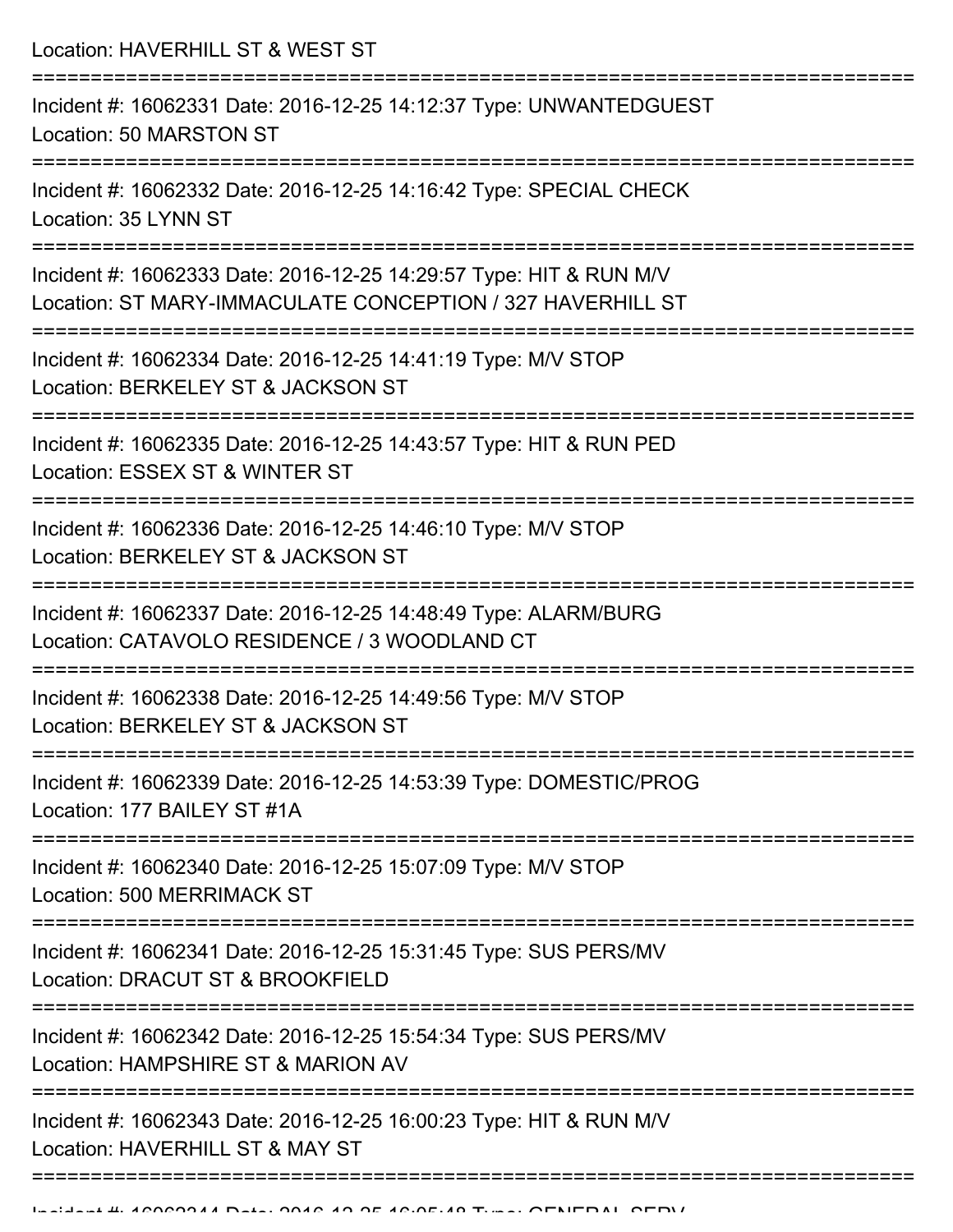Location: 70 CAMBRIDGE ST

| Incident #: 16062345 Date: 2016-12-25 16:31:02 Type: M/V STOP<br>Location: BRADFORD ST & HAMPSHIRE ST       |
|-------------------------------------------------------------------------------------------------------------|
| Incident #: 16062346 Date: 2016-12-25 16:34:50 Type: M/V STOP<br>Location: FRANKLIN ST & LOWELL ST          |
| Incident #: 16062347 Date: 2016-12-25 16:35:18 Type: SUS PERS/MV<br>Location: 233 HAMPSHIRE                 |
| Incident #: 16062348 Date: 2016-12-25 16:49:09 Type: MEDIC SUPPORT<br>Location: 10 ROWE ST                  |
| Incident #: 16062349 Date: 2016-12-25 16:55:59 Type: ALARM/BURG<br>Location: DUNKIN DONUTS / 608 S UNION ST |
| Incident #: 16062350 Date: 2016-12-25 17:17:36 Type: STOL/MV/PAS<br>Location: 25 MECHANIC ST                |
| Incident #: 16062351 Date: 2016-12-25 17:25:35 Type: EXTRA SURVEIL<br>Location: 35 LYNN ST                  |
| Incident #: 16062352 Date: 2016-12-25 17:41:43 Type: HIT & RUN M/V<br>Location: 448 LOWELL ST               |
| Incident #: 16062353 Date: 2016-12-25 17:45:50 Type: M/V STOP<br>Location: BROADWAY & METHUEN ST            |
| Incident #: 16062354 Date: 2016-12-25 17:47:00 Type: M/V STOP<br>Location: HAMPSHIRE ST & PARK ST           |
| Incident #: 16062355 Date: 2016-12-25 17:53:28 Type: AUTO ACC/NO PI<br>Location: PARK ST & WILLOW ST        |
| Incident #: 16062356 Date: 2016-12-25 17:56:29 Type: M/V STOP<br>Location: BROADWAY & METHUEN ST            |
| Incident #: 16062357 Date: 2016-12-25 17:59:53 Type: ALARM/BURG<br>Location: 162 WALNUT ST #1               |
| Incident #: 16062358 Date: 2016-12-25 18:01:13 Type: M/V STOP                                               |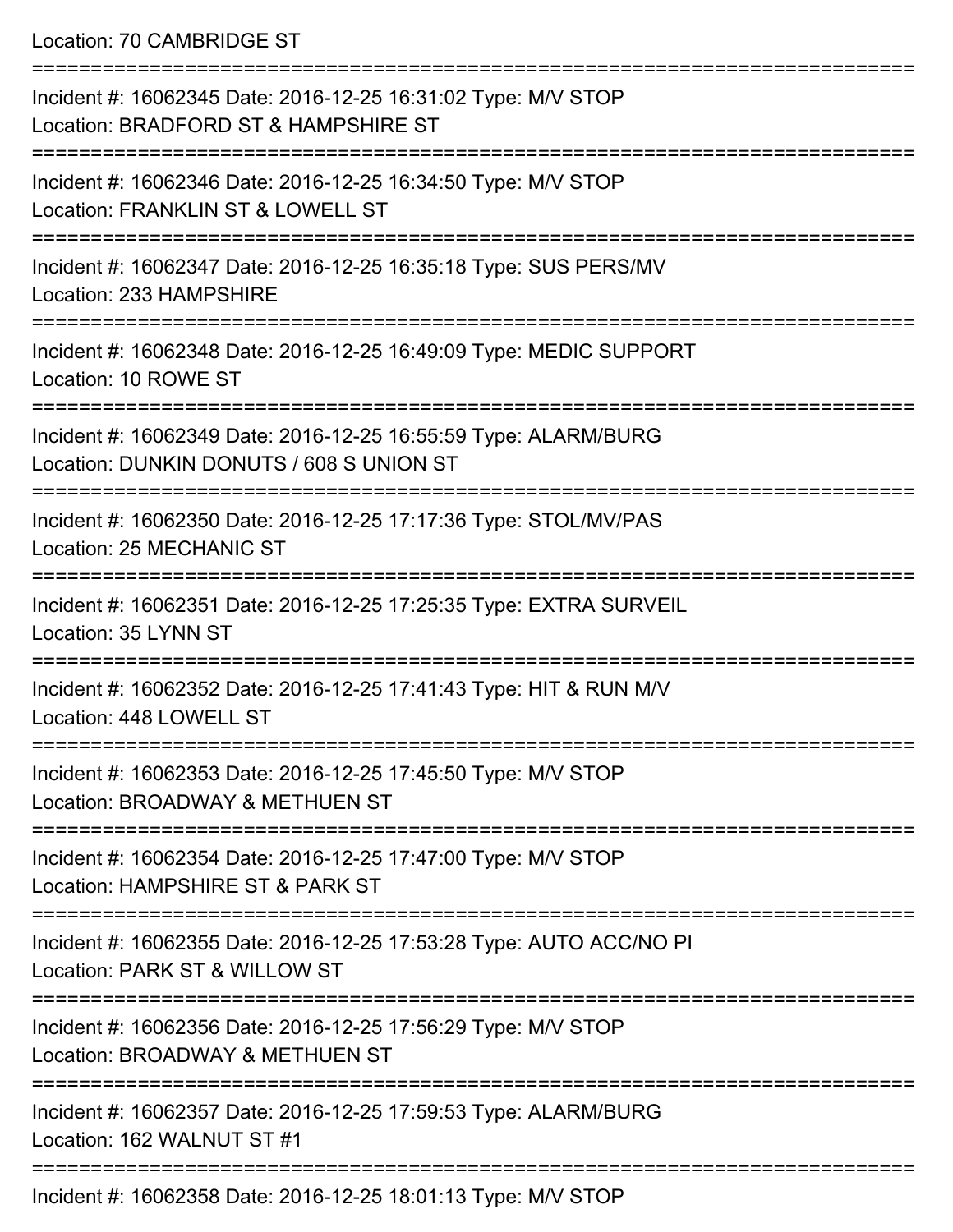| Incident #: 16062359 Date: 2016-12-25 18:04:42 Type: DISTURBANCE<br>Location: 133 ESSEX ST                          |
|---------------------------------------------------------------------------------------------------------------------|
| Incident #: 16062360 Date: 2016-12-25 18:07:57 Type: STOL/MV/PAS<br>Location: 649 ESSEX ST<br>===================   |
| Incident #: 16062361 Date: 2016-12-25 18:09:53 Type: AUTO ACC/NO PI<br>Location: CVS PHARMACY / 205 S BROADWAY      |
| Incident #: 16062362 Date: 2016-12-25 18:11:40 Type: AUTO ACC/NO PI<br>Location: BROADWAY & TREMONT ST              |
| Incident #: 16062363 Date: 2016-12-25 18:15:36 Type: DISTURBANCE<br>Location: 133 ESSEX ST                          |
| Incident #: 16062364 Date: 2016-12-25 18:18:43 Type: M/V STOP<br>Location: LAWRENCE ST & SARATOGA ST                |
| Incident #: 16062365 Date: 2016-12-25 18:19:23 Type: INVEST CONT<br>Location: 115 LEXINGTON ST                      |
| Incident #: 16062366 Date: 2016-12-25 18:27:12 Type: M/V STOP<br>Location: BROADWAY & FLORENCE ST<br>-------------- |
| Incident #: 16062367 Date: 2016-12-25 18:27:49 Type: M/V STOP<br>Location: ACTON ST & BROADWAY                      |
| Incident #: 16062368 Date: 2016-12-25 18:30:10 Type: LARCENY/MV/PAST<br><b>Location: MYRTLE ST</b>                  |
| Incident #: 16062369 Date: 2016-12-25 18:30:28 Type: CK WELL BEING<br>Location: APPLETON ST & METHUEN ST            |
| Incident #: 16062370 Date: 2016-12-25 18:38:20 Type: M/V STOP<br>Location: COMMON ST & HAMPSHIRE ST                 |
| Incident #: 16062371 Date: 2016-12-25 18:54:58 Type: M/V STOP<br>Location: BROADWAY & PARK ST                       |
| Incident #: 16062372 Date: 2016-12-25 19:05:52 Type: SUS PERS/MV                                                    |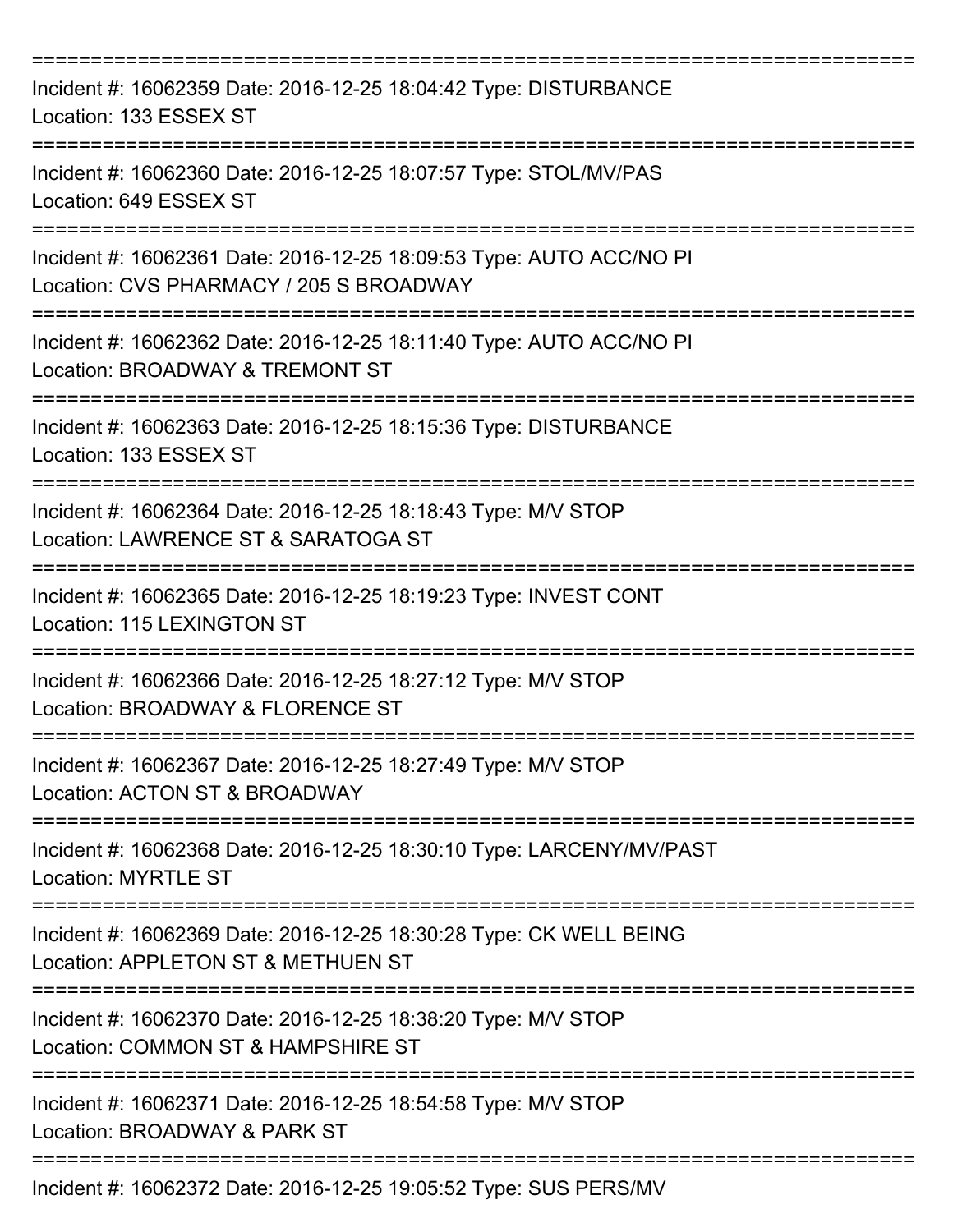| Incident #: 16062373 Date: 2016-12-25 19:06:43 Type: FIGHT<br>Location: 79 THORNTON ST                                          |
|---------------------------------------------------------------------------------------------------------------------------------|
| Incident #: 16062374 Date: 2016-12-25 19:24:02 Type: THREATS<br>Location: 192 BRUCE ST FL 3                                     |
| Incident #: 16062375 Date: 2016-12-25 19:48:06 Type: SUS PERS/MV<br>Location: 265 LOWELL ST                                     |
| Incident #: 16062376 Date: 2016-12-25 20:07:10 Type: M/V STOP<br>Location: FLORENCE CT                                          |
| Incident #: 16062377 Date: 2016-12-25 20:16:37 Type: M/V STOP<br>Location: 7 BROADWAY                                           |
| =======================<br>Incident #: 16062378 Date: 2016-12-25 20:18:52 Type: M/V STOP<br>Location: MERRIMACK ST & S BROADWAY |
| Incident #: 16062379 Date: 2016-12-25 20:22:44 Type: NOISE ORD<br>Location: 588 ANDOVER ST FL 2                                 |
| Incident #: 16062380 Date: 2016-12-25 20:46:43 Type: M/V STOP<br>Location: BROADWAY & LOWELL ST                                 |
| Incident #: 16062381 Date: 2016-12-25 21:07:53 Type: M/V STOP<br>Location: 58 BROOK ST                                          |
| Incident #: 16062382 Date: 2016-12-25 21:19:38 Type: NOISE ORD<br>Location: 256 ESSEX ST #304 FL 3                              |
| Incident #: 16062383 Date: 2016-12-25 21:24:13 Type: M/V STOP<br>Location: 61 ESSEX ST                                          |
| Incident #: 16062384 Date: 2016-12-25 21:31:06 Type: M/V STOP<br>Location: ESSEX ST & MILL ST                                   |
| Incident #: 16062385 Date: 2016-12-25 22:03:35 Type: NOISE ORD<br>Location: 220 MERRIMACK ST #526 FL 5                          |
| Incident #: 16062386 Date: 2016-12-25 22:15:58 Type: SPECIAL CHECK                                                              |